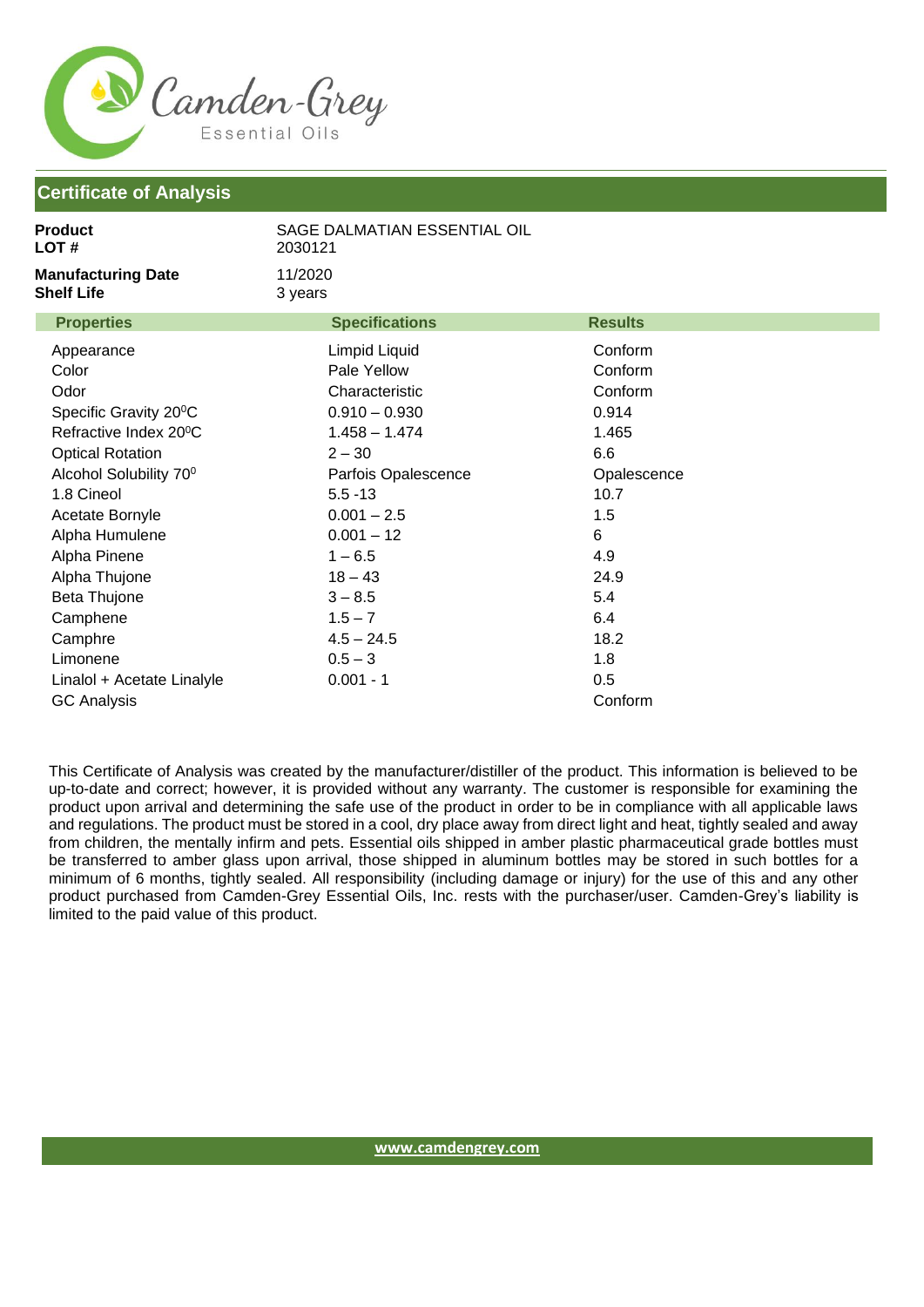

## **Certificate of Analysis**

| Product<br>LOT #<br>Shelf Life | SAGE DALMATIAN ESSENTIAL OIL<br>C <sub>35789</sub><br>3 years |                |  |
|--------------------------------|---------------------------------------------------------------|----------------|--|
| <b>Properties</b>              | <b>Specifications</b>                                         | <b>Results</b> |  |
| Appearance                     | Liauid                                                        | Conform        |  |

| <b>Appearance</b>                  | Liuuiu           | <b>CONTOUN</b>      |  |
|------------------------------------|------------------|---------------------|--|
| Odor                               | Characteristic   | Conform             |  |
| Color                              |                  | Conform to Standard |  |
| Thujone                            | $\geq 30$        | 31.12               |  |
| <b>Optical Rotation</b>            | $\ge +1 \le +29$ | $+6.60$             |  |
| Refractive Index 20 <sup>°</sup> C | ≥1.4570 ≤1.4700  | 1.4671              |  |
| Specific Gravity 25 <sup>°</sup> C | ≥0.9030 ≤0.9250  | 0.9102              |  |
| Specific Gravity 20°C              | ≥0.9060 ≤0.9280  | 0.9132              |  |
| Flash Point                        |                  | 124 F / 51 C        |  |

This Certificate of Analysis was created by the manufacturer/distiller of the product. This information is believed to be up-to-date and correct; however, it is provided without any warranty. The customer is responsible for examining the product upon arrival and determining the safe use of the product in order to be in compliance with all applicable laws and regulations. The product must be stored in a cool, dry place away from direct light and heat, tightly sealed and away from children, the mentally infirm and pets. Essential oils shipped in amber plastic pharmaceutical grade bottles must be transferred to amber glass upon arrival, those shipped in aluminum bottles may be stored in such bottles for a minimum of 6 months, tightly sealed. All responsibility (including damage or injury) for the use of this and any other product purchased from Camden-Grey Essential Oils, Inc. rests with the purchaser/user. Camden-Grey's liability is limited to the paid value of this product.